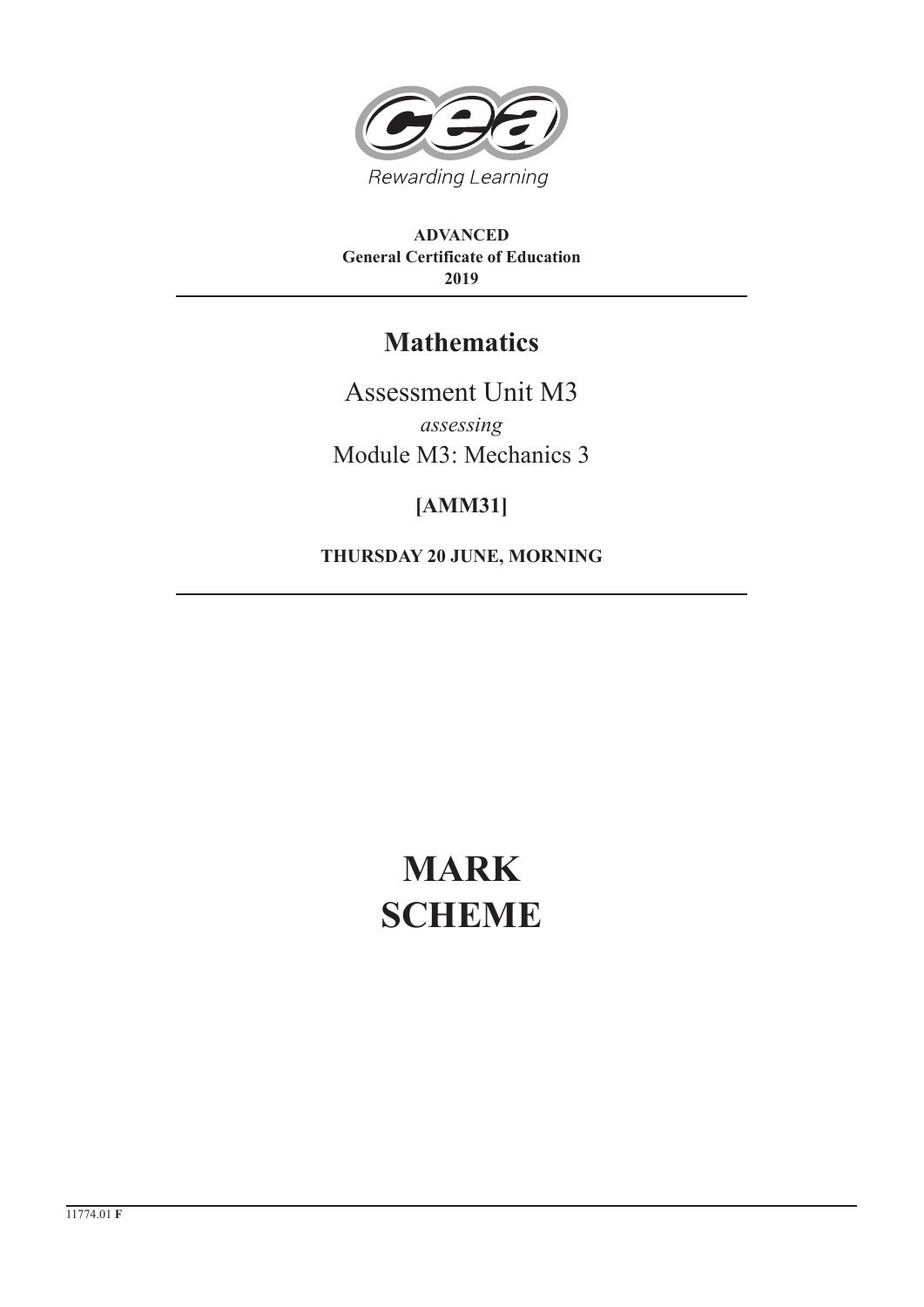## **GCE ADVANCED/ADVANCED SUBSIDIARY (AS) MATHEMATICS**

### **Introduction**

The mark scheme normally provides the most popular solution to each question. Other solutions given by candidates are evaluated and credit given as appropriate; these alternative methods are not usually illustrated in the published mark scheme.

The marks awarded for each question are shown in the right hand column and they are prefixed by the letters **M**, **W** and **MW** as appropriate. The key to the mark scheme is given below:

- **M** indicates marks for correct method.
- **W** indicates marks for working.
- **MW** indicates marks for combined method and working.

The solution to a question gains marks for correct method and marks for an accurate working based on this method. Where the method is not correct no marks can be given.

A later part of a question may require a candidate to use an answer obtained from an earlier part of the same question. A candidate who gets the wrong answer to the earlier part and goes on to the later part is naturally unaware that the wrong data is being used and is actually undertaking the solution of a parallel problem from the point at which the error occurred. If such a candidate continues to apply correct method, then the candidate's individual working must be followed through from the error. If no further errors are made, then the candidate is penalised only for the initial error. Solutions containing two or more working or transcription errors are treated in the same way. This process is usually referred to as "follow-through marking" and allows a candidate to gain credit for that part of a solution which follows a working or transcription error.

#### **Positive marking:**

It is our intention to reward candidates for any demonstration of relevant knowledge, skills or understanding. For this reason we adopt a policy of **following through** their answers, that is, having penalised a candidate for an error, we mark the succeeding parts of the question using the candidate's value or answers and award marks accordingly.

Some common examples of this occur in the following cases:

- **(a)** a numerical error in one entry in a table of values might lead to several answers being incorrect but these might not be essentially separate errors;
- **(b)** readings taken from candidates' inaccurate graphs may not agree with the answers expected but might be consistent with the graphs drawn.

When the candidate misreads a question in such a way as to make the question easier only a proportion of the marks will be available (based on the professional judgement of the examining team).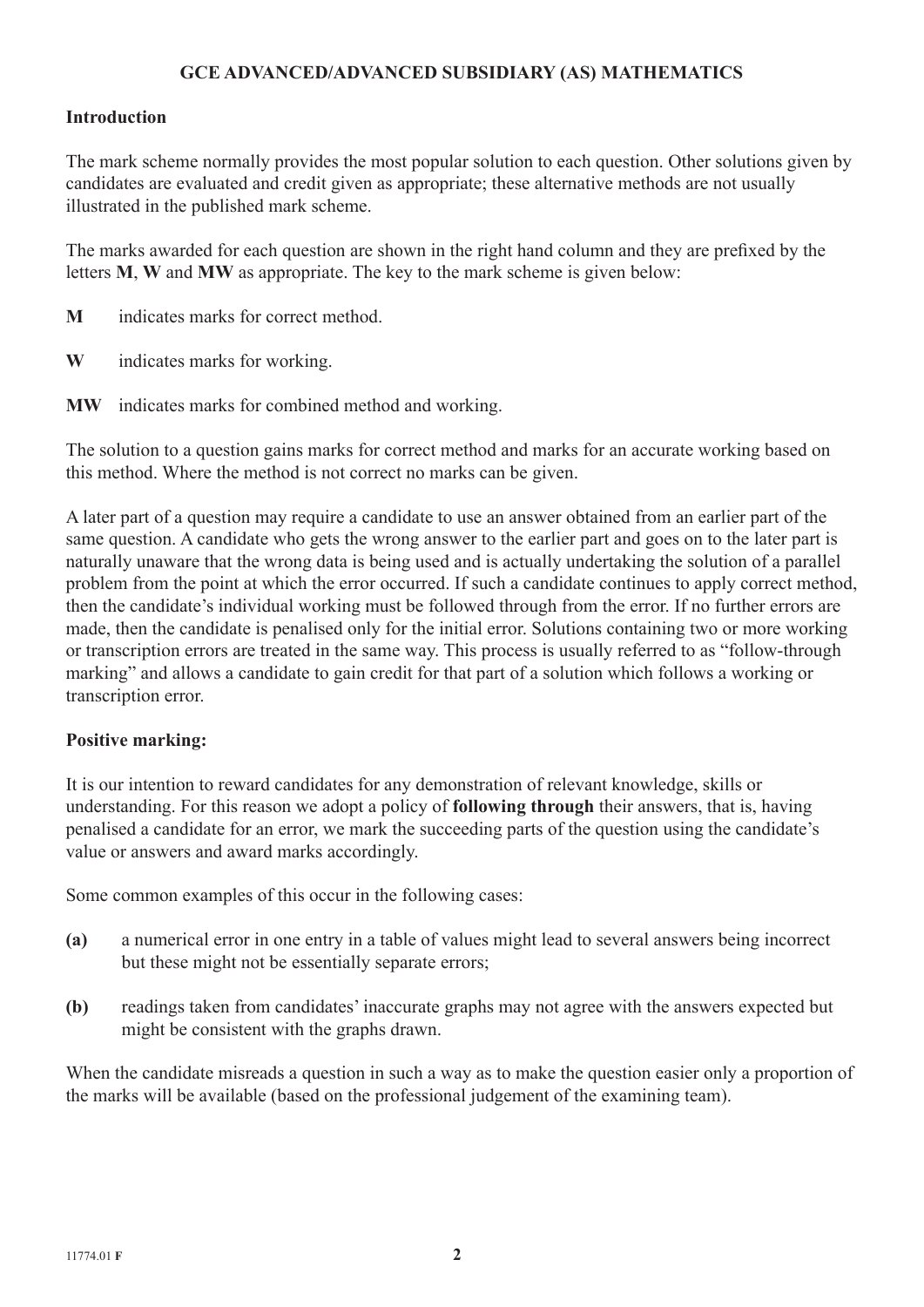

|      |                                                                    | Mass           | $\overline{x}$   | $\overline{y}$   | $M_{AF}$         | $M_{AB}$         |                 |
|------|--------------------------------------------------------------------|----------------|------------------|------------------|------------------|------------------|-----------------|
|      | <b>AMEF</b>                                                        | $\overline{4}$ | 0.5              | $\overline{2}$   | $\overline{2}$   | 8                | MW1             |
|      | <b>MBCD</b>                                                        | $\mathbf{1}$   | 1.5              | 0.5              | 1.5              | 0.5              | MW1             |
|      | Lamina                                                             | 5              |                  |                  | 3.5              | 8.5              |                 |
|      | $\bar{x} = \frac{3.5}{5} = 0.7$<br>$\bar{y} = \frac{8.5}{5} = 1.7$ |                |                  |                  |                  |                  | M1 W1           |
|      |                                                                    |                |                  |                  |                  |                  | MW1             |
|      |                                                                    |                |                  |                  |                  |                  |                 |
| (ii) |                                                                    | Mass           | $\overline{x}$   | $\overline{y}$   | $M_{AF}$         | $M_{AB}$         |                 |
|      | Lamina                                                             | 5              |                  |                  | 3.5              | 8.5              |                 |
|      | $\mathbf{A}$                                                       | $\mathbf{1}$   | $\boldsymbol{0}$ | $\boldsymbol{0}$ | $\boldsymbol{0}$ | $\boldsymbol{0}$ |                 |
|      | $\mathbf B$                                                        | $\mathbf{1}$   | $\overline{2}$   | $\overline{0}$   | $\overline{2}$   | $\overline{0}$   |                 |
|      | $\mathcal{C}$                                                      | $\mathbf{1}$   | $\overline{2}$   | $\mathbf{1}$     | $\overline{2}$   | 1                |                 |
|      | D                                                                  | $\mathbf{1}$   | $\mathbf{1}$     | $\mathbf{1}$     | $\mathbf{1}$     | 1                | MW <sub>2</sub> |

| For G: $\bar{x} = \frac{8.5}{9} = 0.944$ | MWI          |
|------------------------------------------|--------------|
| $\overline{y} = \frac{10.5}{9} = 1.17$   | $\text{MW}1$ |

| (iii) $\tan \theta = \frac{0.944}{1.17}$ | M1 W1 |  |
|------------------------------------------|-------|--|
| $\theta$ = 39.0°                         | MW1   |  |

**AVAILABLE MARKS**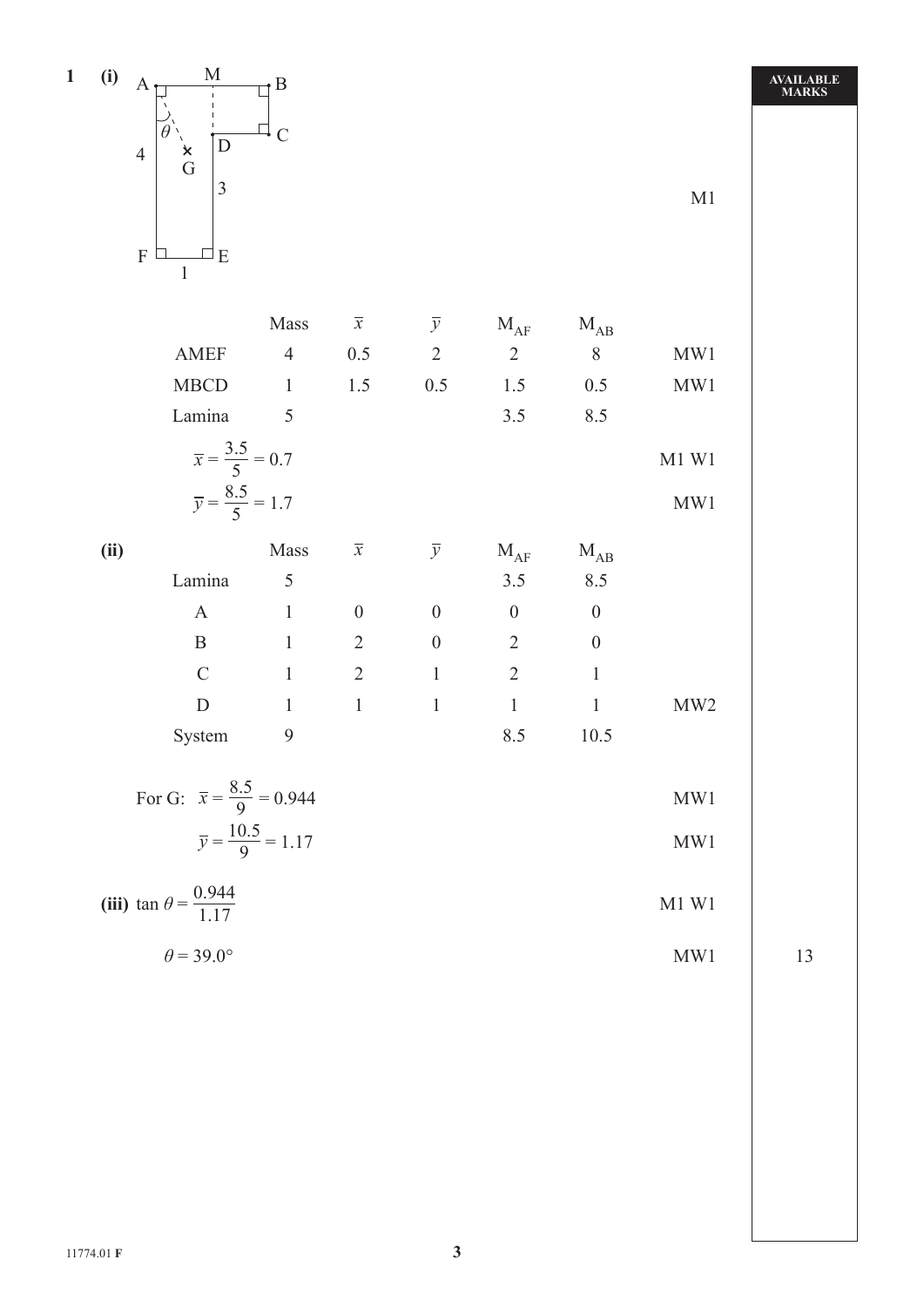

**AVAILABLE MARKS**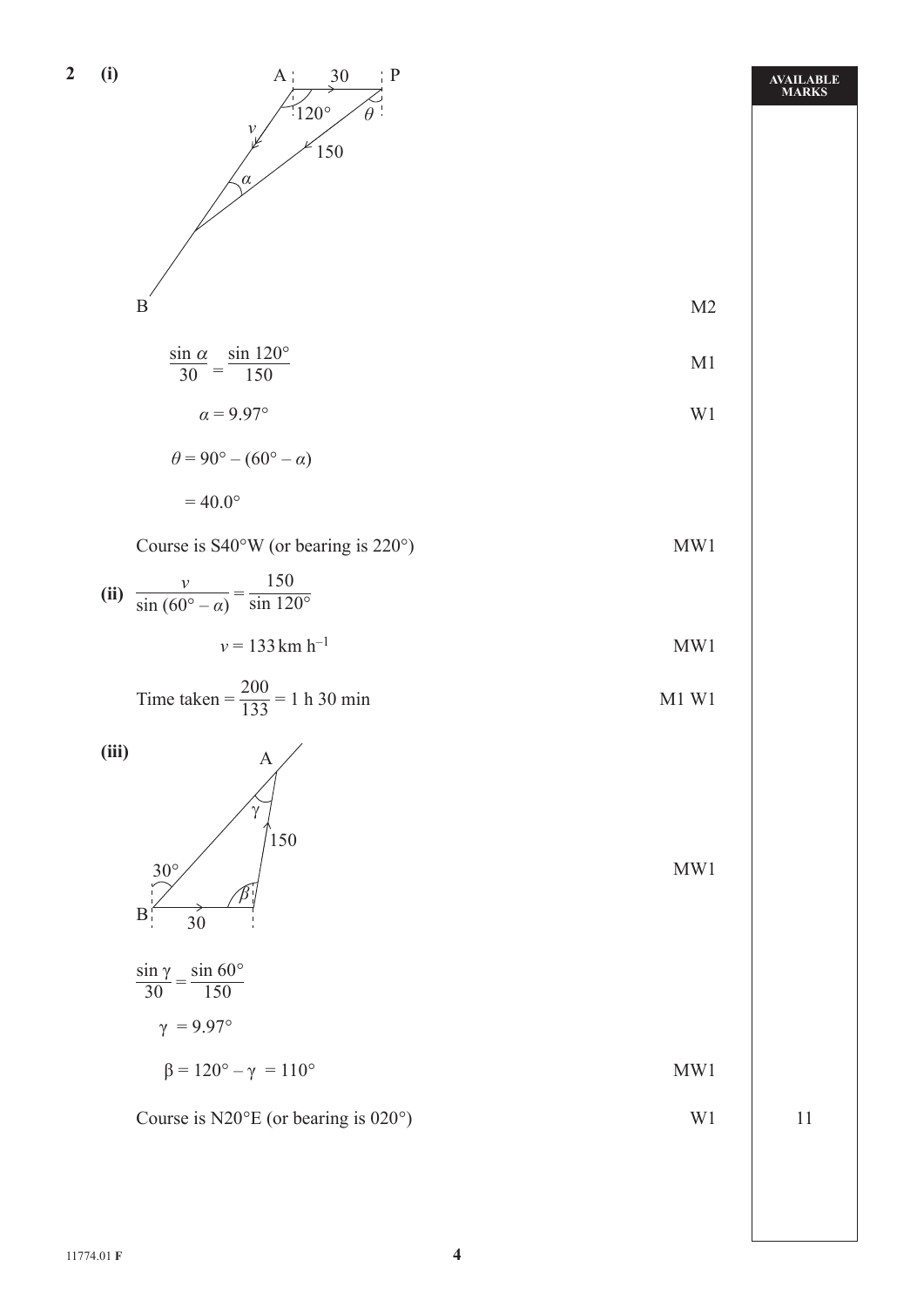3 (i)  
\n
$$
\frac{A}{d} \qquad T
$$
\n
$$
\frac{P}{mg}
$$
\n
$$
\frac{1}{T} = mg = \frac{2 mg (d - 1)}{l}
$$
\n
$$
d - l = \frac{l}{2}
$$
\n
$$
d = \frac{3l}{2}
$$
\n(ii) GPE =  $-mgd = \frac{-3 mgl}{2}$   
\n
$$
FPE = \frac{2 mg (d - 1)^2}{2l} = \frac{mg}{l}
$$
\n
$$
= \frac{mgl}{4}
$$
\n
$$
= \frac{mgl}{4}
$$
\n
$$
= \frac{2 mg (\frac{5l}{2} - l)^2}{2l} = \frac{9 mgl}{4}
$$
\n
$$
EPE = \frac{-5 mgl}{2}
$$
\n
$$
EPE = \frac{2 mg (\frac{5l}{2} - l)^2}{2l} = \frac{9 mgl}{4}
$$
\n
$$
EPE = \frac{2}{2l} = \frac{mgl}{4}
$$
\n
$$
= \frac{2}{l} = \frac{mgl}{2}
$$
\n
$$
= \frac{2}{l} = \frac{mgl}{4}
$$
\n
$$
= \frac{2}{l} = \frac{mgl}{4} = E_2
$$
\n
$$
= \frac{1}{2} \text{ m}^2 = \frac{-mgl}{4} - \left(-\frac{5 mgl}{4}\right)
$$
\n
$$
= \frac{3}{2} \text{ m}^2 = \frac{-mgl}{4} - \left(-\frac{5 mgl}{4}\right)
$$
\n
$$
= \frac{3}{2} \text{ m}^2 = \frac{-mgl}{4} - \left(-\frac{5 mgl}{4}\right)
$$
\n
$$
= \frac{3}{2} \text{ m}^2 = \frac{-mgl}{4} - \left(-\frac{5 mgl}{4}\right)
$$
\n
$$
= \frac{3}{2} \text{ m}^2 = \frac{-mgl}{4} - \left(-\frac{5 mgl}{4}\right)
$$
\n
$$
= \frac{3}{2} \text{ m}^2 = \frac{-mgl}{4}
$$
\n
$$
= \frac{3}{2} \text{ m}^2 = \frac{-mgl}{4}
$$
\n
$$
= \frac{3}{2} \text{ m}^2 = \frac{-mgl}{4}
$$
\n

$$
v = \sqrt{2gl} \tag{13}
$$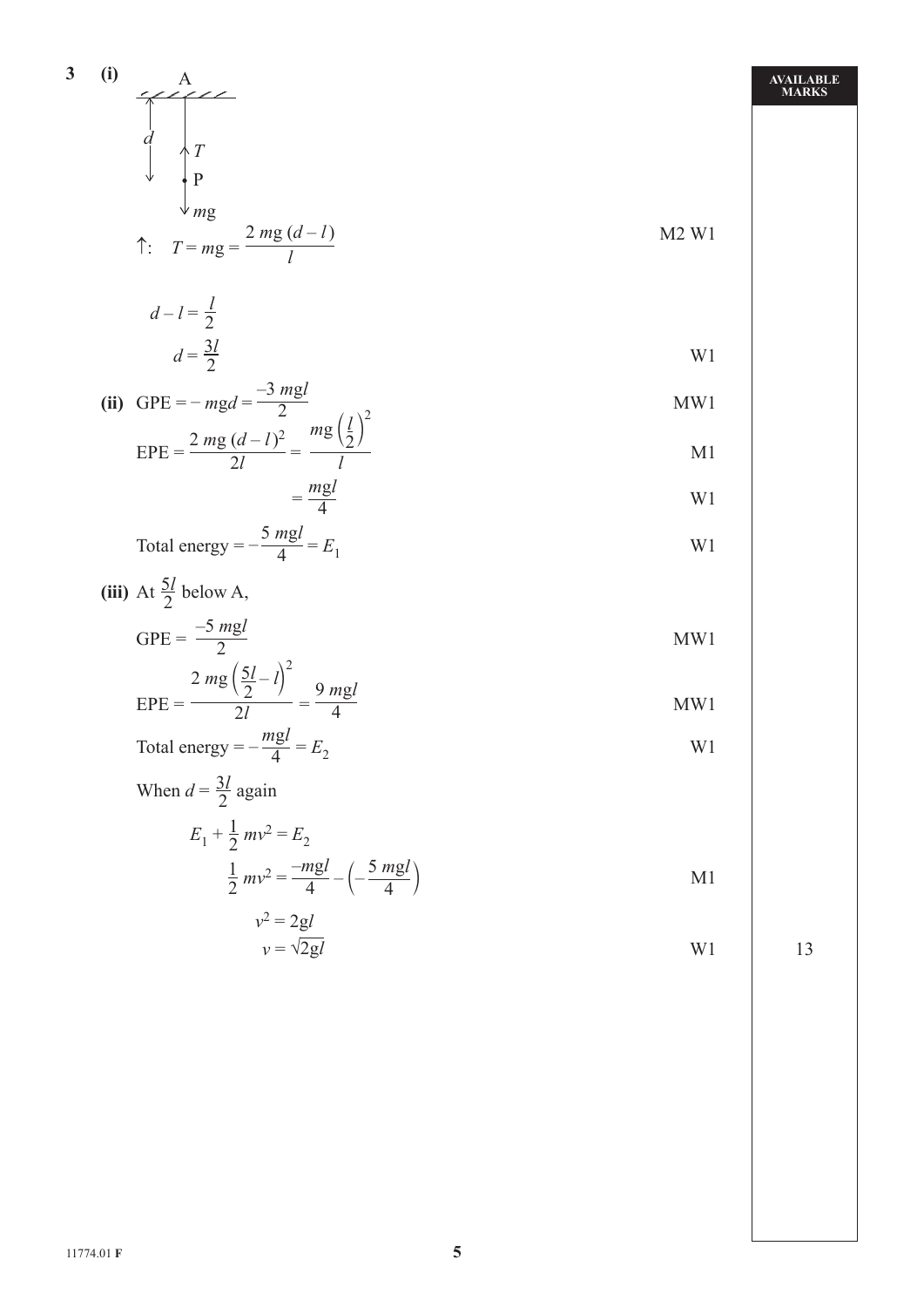4 **(a)** (i) 
$$
WD = \int_{x_1}^{x_2} F dx
$$
  
\n
$$
= \frac{1}{9} \int_{9}^{18} (30x - x^2) dx
$$
\n
$$
= \frac{1}{9} \left[ 15x^2 - \frac{x^3}{3} \right]_{9}^{18}
$$
\n
$$
= \frac{1}{9} [2916 - 972]
$$
\n
$$
= 216 J
$$
\n(ii)  $WD = \Delta KE$   
\n
$$
216 = \frac{1}{2} \times 3 \times y^2 - \frac{1}{2} \times 3 \times 5^2
$$
\n
$$
y^2 = 144 + 25 = 169
$$
\n
$$
MNI
$$

$$
v = 13 \,\mathrm{m}\,\mathrm{s}^{-1}
$$

**(b) (i)** 
$$
WD = F \, . \, s
$$

$$
= \begin{pmatrix} \alpha+5 \\ \alpha-2 \\ \alpha+6 \end{pmatrix} \cdot \begin{pmatrix} 6 \\ 4 \\ -3 \end{pmatrix}
$$
 W1  
=  $6\alpha + 30 + 4\alpha - 8 - 3\alpha - 18$  M1

$$
0\alpha + 30 + 4\alpha = 0
$$

$$
= (7\alpha + 4) J
$$

$$
(ii) \t WD = \Delta KE
$$

$$
7\alpha + 4 = \frac{1}{2} \times 0.6 \times 12^2 - 0
$$
 MW1

$$
=43.2
$$

$$
\alpha = 5.6 \qquad \qquad \text{W1} \qquad \qquad 14
$$

**AVAILABLE**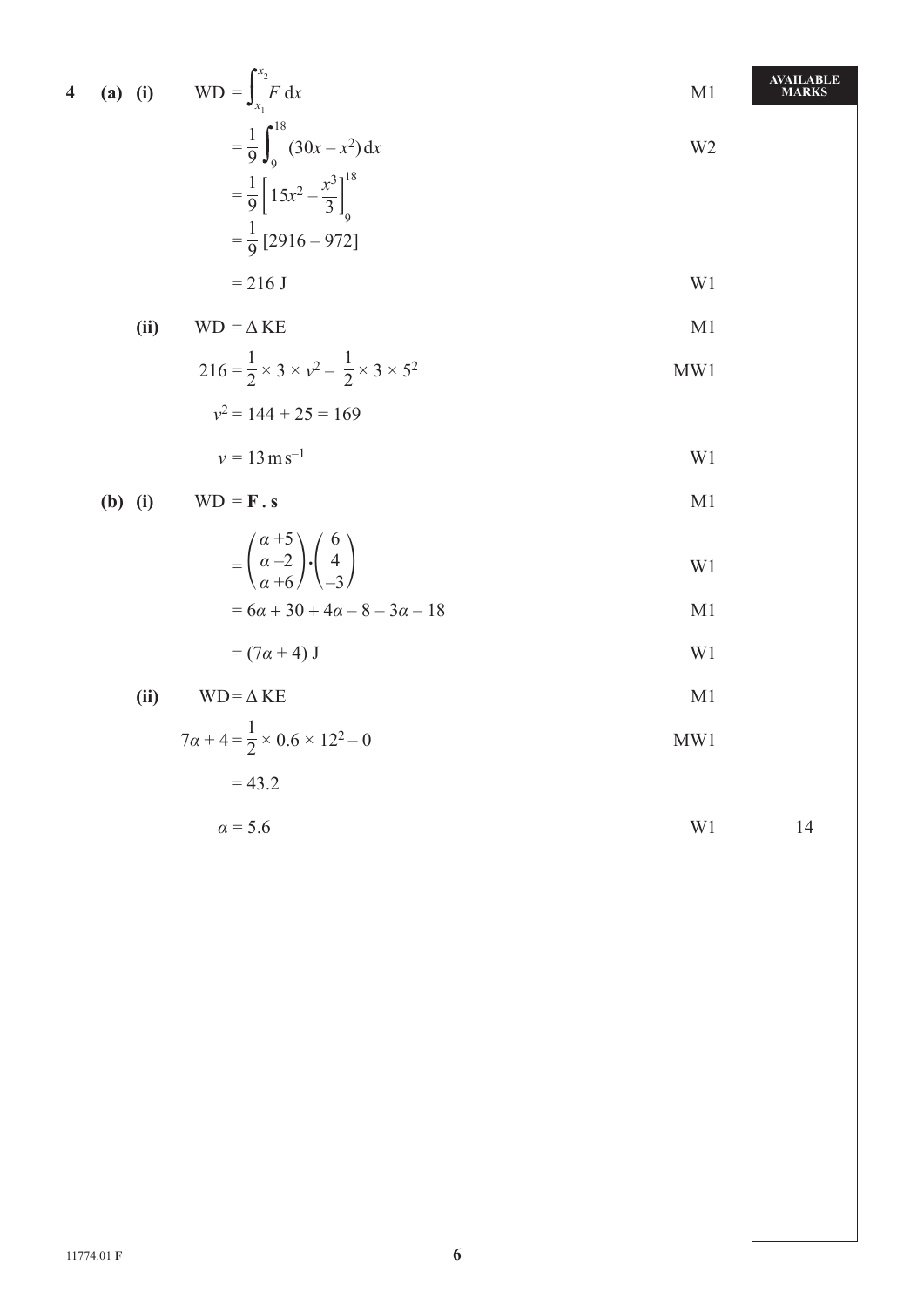| 5    | $\overline{B}$<br>A<br>$\leftarrow d$                                                       |                | <b>AVAILABLE</b><br><b>MARKS</b> |
|------|---------------------------------------------------------------------------------------------|----------------|----------------------------------|
| (i)  | Amplitude is $a = \frac{d}{2}$                                                              |                |                                  |
|      | $v_{MAX} = a \omega = 10$                                                                   |                |                                  |
|      | $\omega = \frac{20}{d}$                                                                     | MW1            |                                  |
|      | $f_{MAX} = a \omega^2 = 25$                                                                 |                |                                  |
|      | $\omega^2 = \frac{50}{d}$                                                                   | MW1            |                                  |
|      |                                                                                             |                |                                  |
|      | $\frac{400}{d^2} = \frac{50}{d} \Rightarrow d = 8$<br>$\omega = \frac{20}{8} = \frac{5}{2}$ | M1 W1          |                                  |
|      |                                                                                             |                |                                  |
|      | $T = \frac{2\pi}{\omega} = \frac{4\pi}{5}$ s (= 2.51 s)                                     | M1 W1          |                                  |
| (ii) |                                                                                             |                |                                  |
|      | $A$ O C B<br>4 2 2                                                                          |                |                                  |
|      | at C, $x = 2$                                                                               |                |                                  |
|      | $v^2 = \omega^2(a^2 - x^2)$                                                                 | M <sub>1</sub> |                                  |
|      | $=\frac{25}{4}(4^2-2^2)$                                                                    |                |                                  |
|      | $v = 8.66$ m s <sup>-1</sup>                                                                | W1             |                                  |
|      | $ f  = \omega^2 x$                                                                          |                |                                  |
|      | $= 12.5$ m s <sup>-2</sup>                                                                  | MW1            |                                  |
|      | (iii) Using $x = a \cos(\omega t)$                                                          |                |                                  |
|      | $2 = 4 \cos 2.5t$                                                                           | M <sub>1</sub> |                                  |
|      | $2.5t = \cos^{-1} 0.5$                                                                      | M1             |                                  |
|      | $=\frac{\pi}{3}, \frac{5\pi}{3} \dots$                                                      | W1             |                                  |
|      | $t = \frac{2}{5} \left( \frac{5\pi}{3} - \frac{\pi}{3} \right)$                             |                |                                  |
|      |                                                                                             |                |                                  |
|      | $=\frac{8\pi}{15}$ s (= 1.68 s)                                                             | MW1            | 13                               |
|      |                                                                                             |                |                                  |
|      |                                                                                             |                |                                  |
|      |                                                                                             |                |                                  |
|      |                                                                                             |                |                                  |
|      |                                                                                             |                |                                  |
|      |                                                                                             |                |                                  |
|      |                                                                                             |                |                                  |
|      |                                                                                             |                |                                  |
|      |                                                                                             |                |                                  |